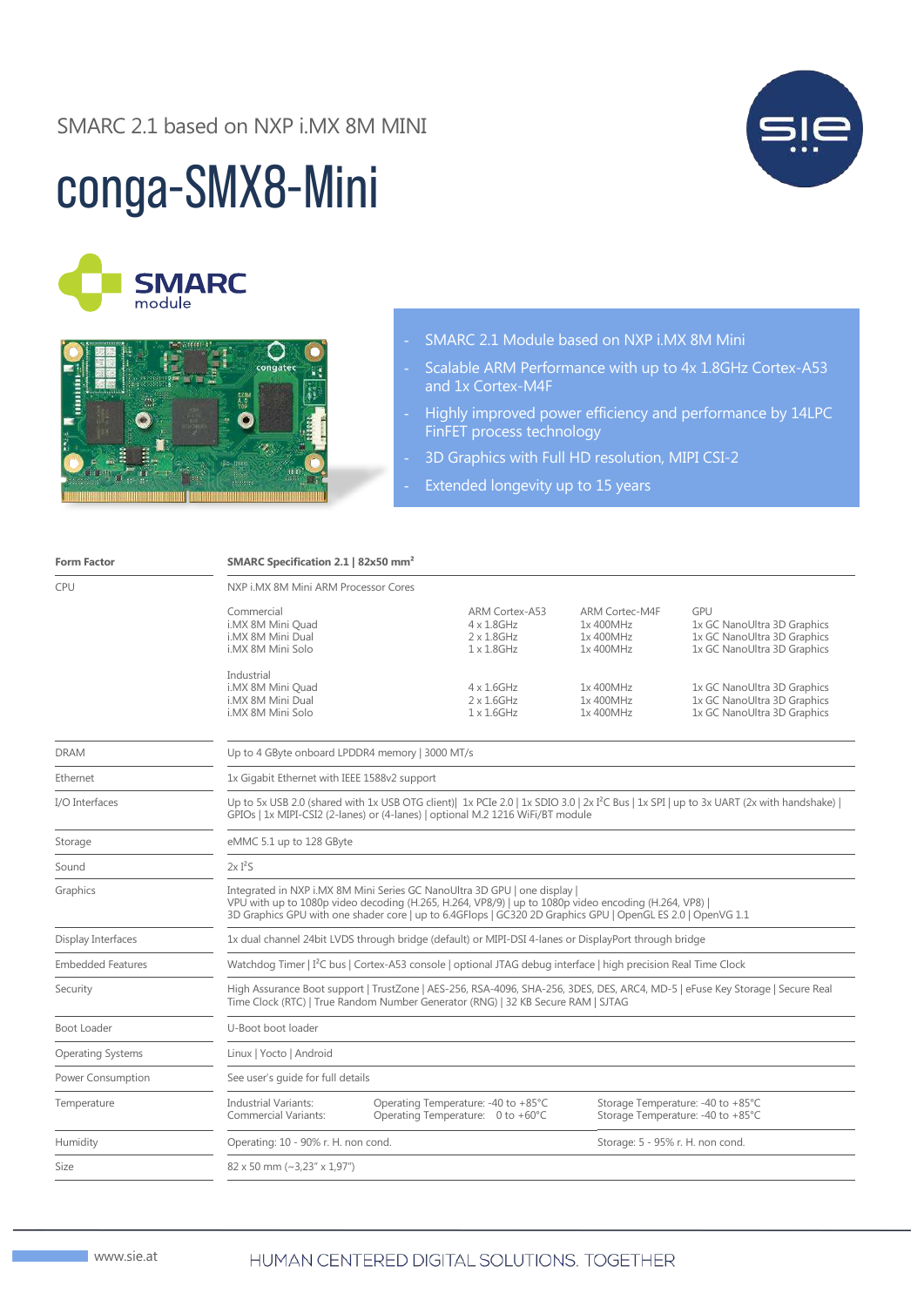## conga-SMX8-Mini | Block diagram